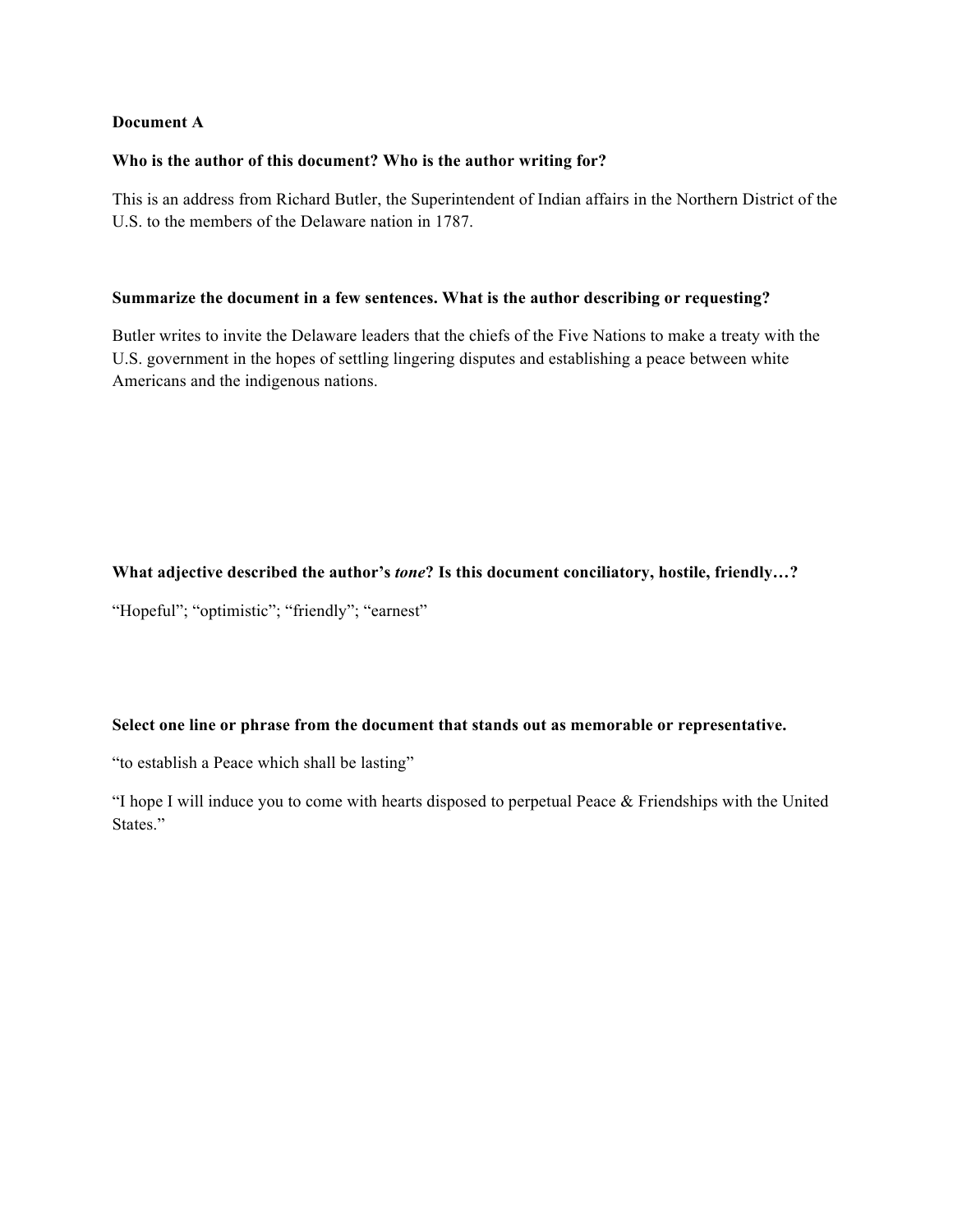# **Document B**

# **Who is the author of this document? Who is the author writing for?**

Anthony Wayne, a hero of the War of Independence, is writing to Secretary of War Henry Knox

#### **Summarize the document in a few sentences. What is the author describing or requesting?**

Anthony and Knox appear to have been exchanging a series of letters. In this one, Wayne describes violent actions by native peoples on the frontier. Wayne believes that the new outbreak of violence was triggered by the possibility of a new treaty between native peoples and Spain (a rival of the new United States), which promises indigenous peoples land on the east side of the Mississippi river. The possibility of a treaty seems to have emboldened the indigenous nations in the upper Midwest.

Wayne seems to have concluded that there can never be genuine peace with indigenous peoples and that the only way to negotiate with them is to provide a demonstration of violent force. Wayne requests a very sizable military force from Knox to achieve that effect and proposes to lead the expedition himself.

Wayne acknowledges that the various native nations may be assisting each other but proposes to use a large American force to exploit confusion and tensions among the indigenous populations.

#### **What adjective described the author's** *tone***? Is this document conciliatory, hostile, friendly…?**

"Hostile"; "threatening"; "belligerent"; "certain"

## **Select one line or phrase from the document that stands out as memorable or representative.**

"we never should have a permanent peace with the Creek Nation; who are numerous & insolent, until they were made to experience our superiority in the Fields & an Army stationed for the protection of the Southern States"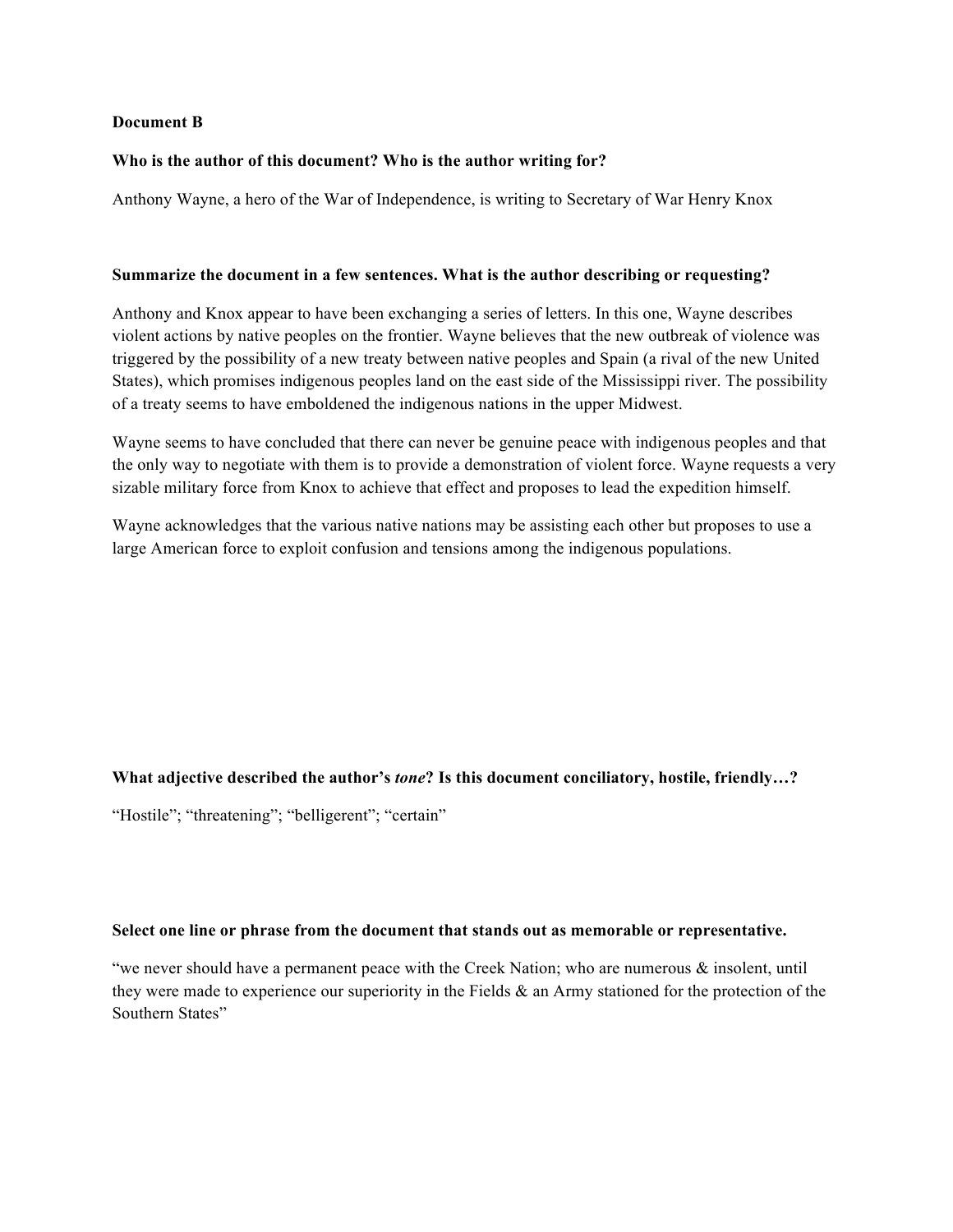# **Document C**

# **Who is the author of this document? Who is the author writing for?**

Anthony Wayne, a hero of the War of Independence, is writing to Secretary of War Henry Knox

#### **Summarize the document in a few sentences. What is the author describing or requesting?**

Anthony and Knox appear to have been exchanging a series of letters. In this one, Wayne describes an attack (more or less unprovoked, according to Wayne's account) by indigenous warriors on white American troops. Wayne terms the attack a "massacre" and uses it as evidence that the indigenous peoples have no desire to coexist peacefully with white settlers.

Wayne also argues that the American government cannot allow the attack to go unanswered. Failure to respond in kind, Wayne argues, would harm America's reputation not just in the eyes of the native nations but in the eyes of the wider world. Wayne appears to have concluded well in advance that the whites and indigenous people can never coexist peacefully, and that white Americans have little choice but to attack or be victims of an attack themselves. To refuse to respond to the violent attack, Wayne suggests, would humiliate the American government.

In the closing paragraphs, Wayne lists some other events that have occupied his attention—the failure of promised supplies to arrive on schedule, and an outbreak of smallpox among the men—which provide some interesting details about life on the frontier for the peacetime army.

# **What adjective described the author's** *tone***? Is this document conciliatory, hostile, friendly…?**

"Hostile"; "threatening"; "belligerent"; "warlike"; "cautionary"

#### **Select one line or phrase from the document that stands out as memorable or representative.**

"it indicates a very vindictive spirit in the savages"

"little ground for an honorable or lasting peace"

"should the event be war, by heavens! the Savages shall experience its keenest effects"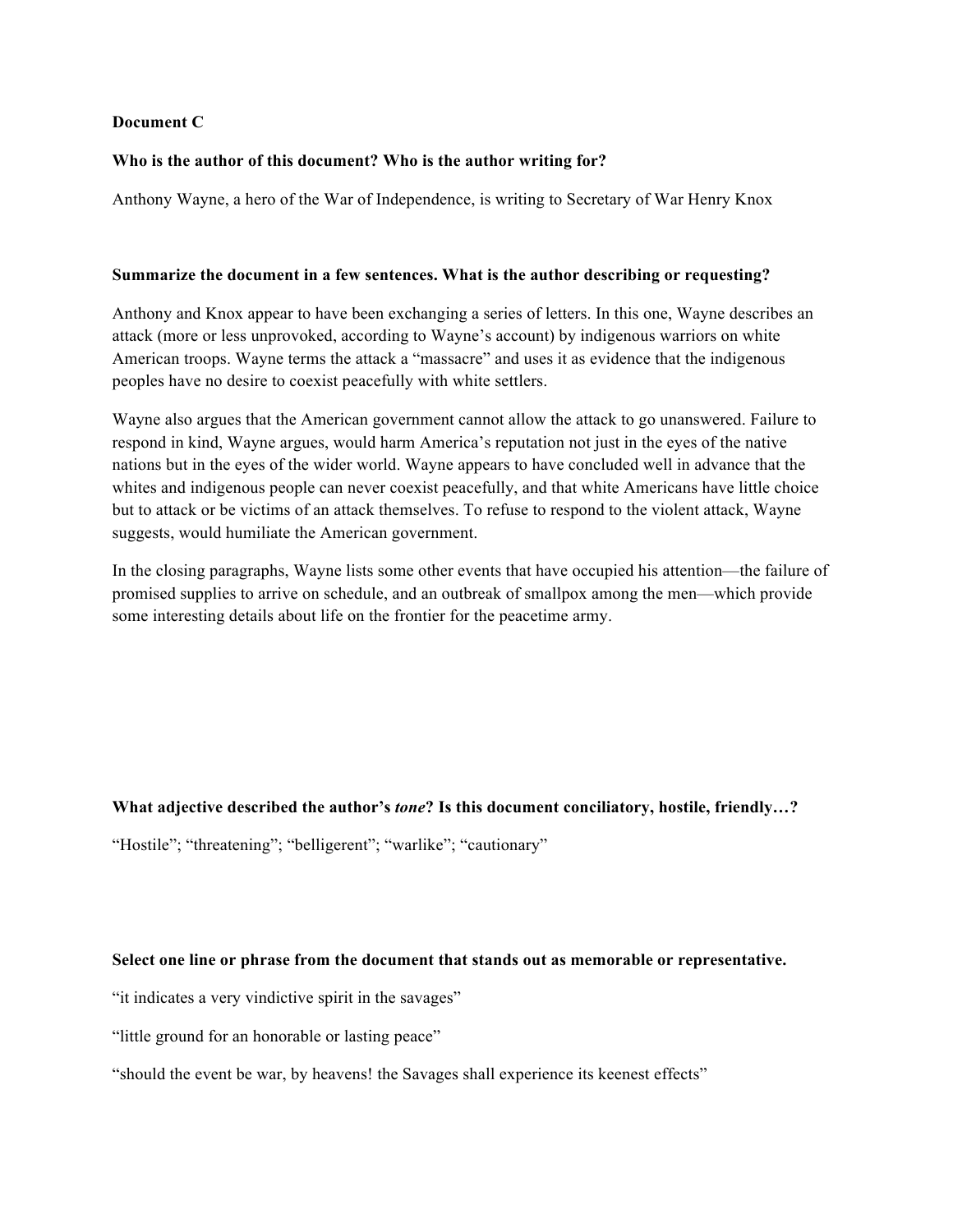# **Document D**

# **Who is the author of this document? Who is the author writing for?**

Timothy Barnard, who acts as an "Indian Agent" on behalf of the federal government, writes to Major Henry Gaither, an Army officer

#### **Summarize the document in a few sentences. What is the author describing or requesting?**

Barnard writes to inform of a situation on the Georgia frontier that threatens to boil over to disaster. Some of the white inhabitants of the area have begun driving their cattle into an area the indigenous people regard as theirs. The indigenous peoples have promised to return to the area, drive off the cattle, and kill any whites who oppose them, and Barnard warns that the natives have amassed enough warriors that they will be able to do just that. Barnard has successfully negotiated for a stay of 20 days before the indigenous force takes action.

Barnard is firmly on the side of the indigenous tribe here, since the whites have no right to graze their cattle in the region. Barnard is "amazed" at white leaders' refusal to rein in white settlers. He closes the letter by begging Gaither to get the whites to withdraw their livestock and suggests that if they do not retreat the whites will deserve the unpleasant consequences that are coming.

# **What adjective described the author's** *tone***? Is this document conciliatory, hostile, friendly…?**

"cautionary"; "exasperated"; "frustrated"; "pleading"

#### **Select one line or phrase from the document that stands out as memorable or representative.**

"it is for their own good, to insist for the settlers on receipt of this to drive their stock back, if they do not, I have now discharged my duty and they must abide by the ill consequences that may and will attend."